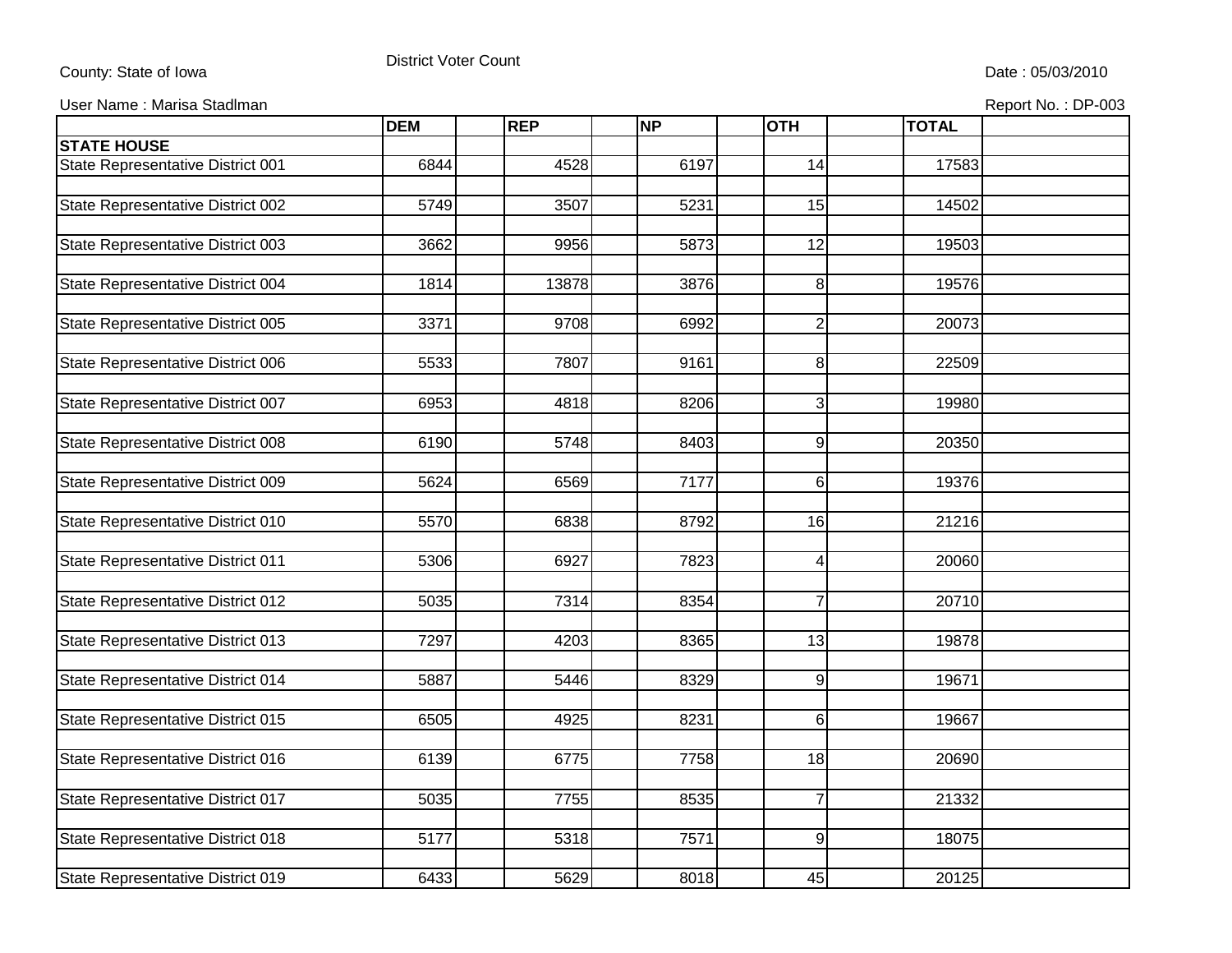|                                   | <b>DEM</b> | <b>REP</b> | <b>NP</b> | <b>OTH</b>      | <b>TOTAL</b> | Page 2 |
|-----------------------------------|------------|------------|-----------|-----------------|--------------|--------|
| State Representative District 020 | 6990       | 6847       | 9060      | 22              | 22919        |        |
|                                   |            |            |           |                 |              |        |
| State Representative District 021 | 7008       | 4183       | 7218      | 14              | 18423        |        |
|                                   |            |            |           |                 |              |        |
| State Representative District 022 | 9375       | 2269       | 6653      | 9               | 18306        |        |
|                                   |            |            |           |                 |              |        |
| State Representative District 023 | 6357       | 4365       | 8973      | 12              | 19707        |        |
|                                   |            |            |           |                 |              |        |
| State Representative District 024 | 5597       | 5151       | 7814      | 3               | 18565        |        |
| State Representative District 025 | 8759       | 4179       | 8596      | 13              | 21547        |        |
|                                   |            |            |           |                 |              |        |
| State Representative District 026 | 7389       | 3685       | 7945      | 5 <sup>1</sup>  | 19024        |        |
|                                   |            |            |           |                 |              |        |
| State Representative District 027 | 9225       | 3613       | 6741      | 10 <sup>1</sup> | 19589        |        |
|                                   |            |            |           |                 |              |        |
| State Representative District 028 | 8646       | 3947       | 6537      | $6 \mid$        | 19136        |        |
|                                   |            |            |           |                 |              |        |
| State Representative District 029 | 9409       | 6085       | 8761      | 24              | 24279        |        |
|                                   |            |            |           |                 |              |        |
| State Representative District 030 | 12507      | 6024       | 10236     | 40              | 28807        |        |
|                                   |            |            |           |                 |              |        |
| State Representative District 031 | 7186       | 5030       | 9068      | $\overline{9}$  | 21293        |        |
|                                   |            |            |           |                 |              |        |
| State Representative District 032 | 6683       | 6295       | 8777      | 14              | 21769        |        |
|                                   |            |            |           |                 |              |        |
| State Representative District 033 | 8999       | 3419       | 7970      | 37              | 20425        |        |
|                                   |            |            |           |                 |              |        |
| State Representative District 034 | 8404       | 4319       | 7424      | 19              | 20166        |        |
|                                   |            |            |           |                 |              |        |
| State Representative District 035 | 8060       | 7030       | 9509      | 16              | 24615        |        |
| State Representative District 036 | 8069       | 7584       | 10042     | 27              | 25722        |        |
|                                   |            |            |           |                 |              |        |
| State Representative District 037 | 7643       | 6692       | 8232      | 23              | 22590        |        |
|                                   |            |            |           |                 |              |        |
| State Representative District 038 | 8891       | 4705       | 6255      | 22              | 19873        |        |
|                                   |            |            |           |                 |              |        |
| State Representative District 039 | 6134       | 5578       | 9212      | 12              | 20936        |        |
|                                   |            |            |           |                 |              |        |
| State Representative District 040 | 5380       | 7331       | 7707      | 11              | 20429        |        |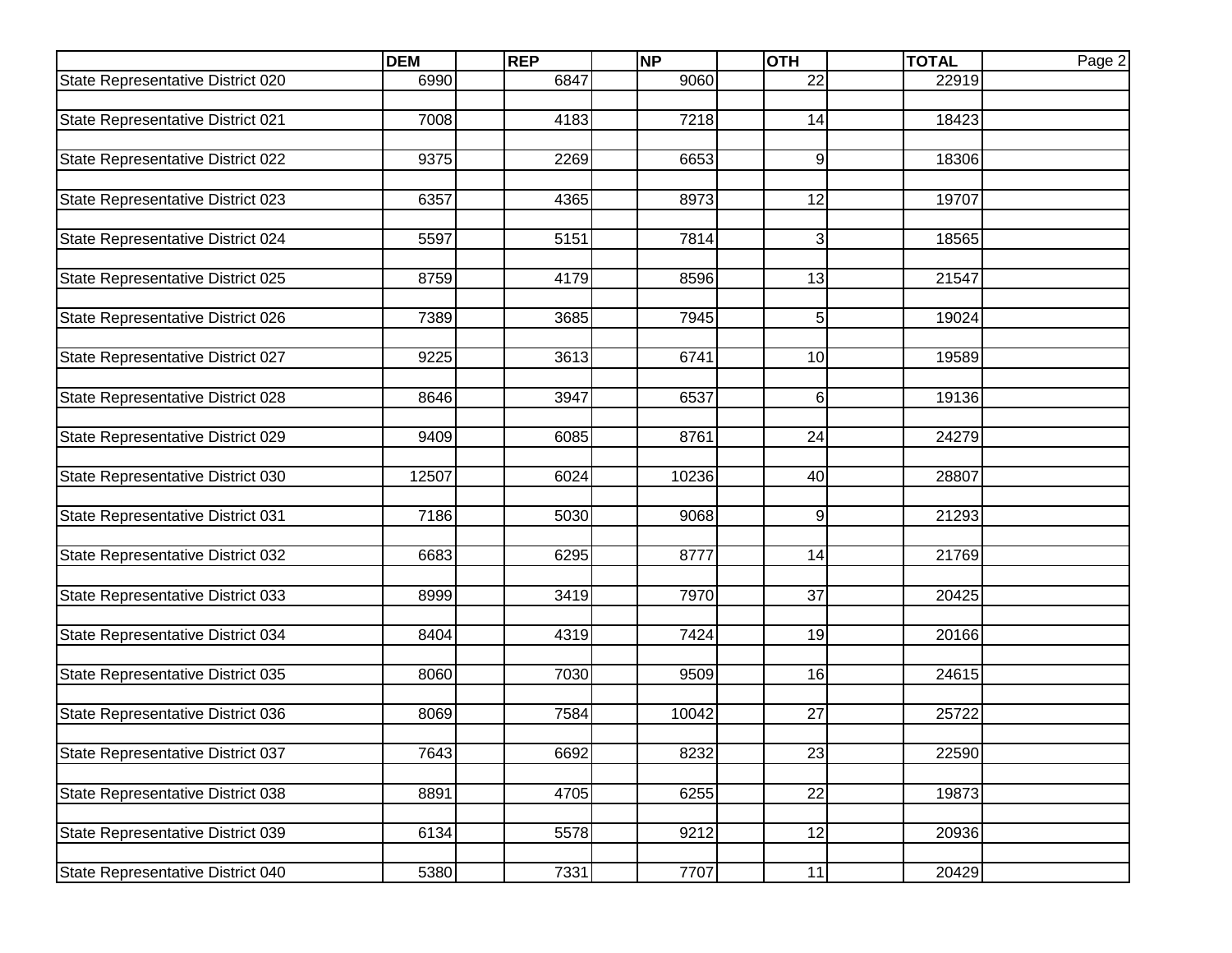|                                   | <b>DEM</b> | <b>REP</b> | <b>NP</b> | <b>OTH</b> | <b>TOTAL</b> | Page 3 |
|-----------------------------------|------------|------------|-----------|------------|--------------|--------|
| State Representative District 041 | 8455       | 5590       | 6678      | 11         | 20734        |        |
|                                   |            |            |           |            |              |        |
| State Representative District 042 | 9060       | 6774       | 7546      | 23         | 23403        |        |
|                                   |            |            |           |            |              |        |
| State Representative District 043 | 6469       | 5547       | 7448      | 7          | 19471        |        |
| State Representative District 044 | 5409       | 6655       | 7977      | 9          | 20050        |        |
|                                   |            |            |           |            |              |        |
| State Representative District 045 | 8264       | 5842       | 10877     | 128        | 25111        |        |
|                                   |            |            |           |            |              |        |
| State Representative District 046 | 8683       | 6180       | 8540      | 50         | 23453        |        |
|                                   |            |            |           |            |              |        |
| State Representative District 047 | 9102       | 12479      | 14747     | 24         | 36352        |        |
| State Representative District 048 | 7028       | 4935       | 8193      | 16         | 20172        |        |
|                                   |            |            |           |            |              |        |
| State Representative District 049 | 7850       | 4812       | 7075      | 16         | 19753        |        |
|                                   |            |            |           |            |              |        |
| State Representative District 050 | 5146       | 5872       | 7592      | 6          | 18616        |        |
|                                   |            |            |           |            |              |        |
| State Representative District 051 | 6354       | 4788       | 8748      | 14         | 19904        |        |
|                                   |            |            |           |            |              |        |
| State Representative District 052 | 4693       | 6279       | 7816      | 4          | 18792        |        |
| State Representative District 053 | 4931       | 7898       | 7950      | 4          | 20783        |        |
|                                   |            |            |           |            |              |        |
| State Representative District 054 | 5837       | 6089       | 7057      | 14         | 18997        |        |
|                                   |            |            |           |            |              |        |
| State Representative District 055 | 5257       | 6289       | 6890      | 11         | 18447        |        |
|                                   |            |            |           |            |              |        |
| State Representative District 056 | 6160       | 6369       | 6445      | 10         | 18984        |        |
|                                   |            |            |           |            |              |        |
| State Representative District 057 | 4992       | 8632       | 7701      | 6          | 21331        |        |
| State Representative District 058 | 5403       | 7207       | 7645      |            | 20261        |        |
|                                   |            |            |           | 6          |              |        |
| State Representative District 059 | 7525       | 7164       | 5298      | 12         | 19999        |        |
|                                   |            |            |           |            |              |        |
| State Representative District 060 | 7031       | 7081       | 6195      | 21         | 20328        |        |
|                                   |            |            |           |            |              |        |
| State Representative District 061 | 10504      | 4676       | 4582      | 28         | 19790        |        |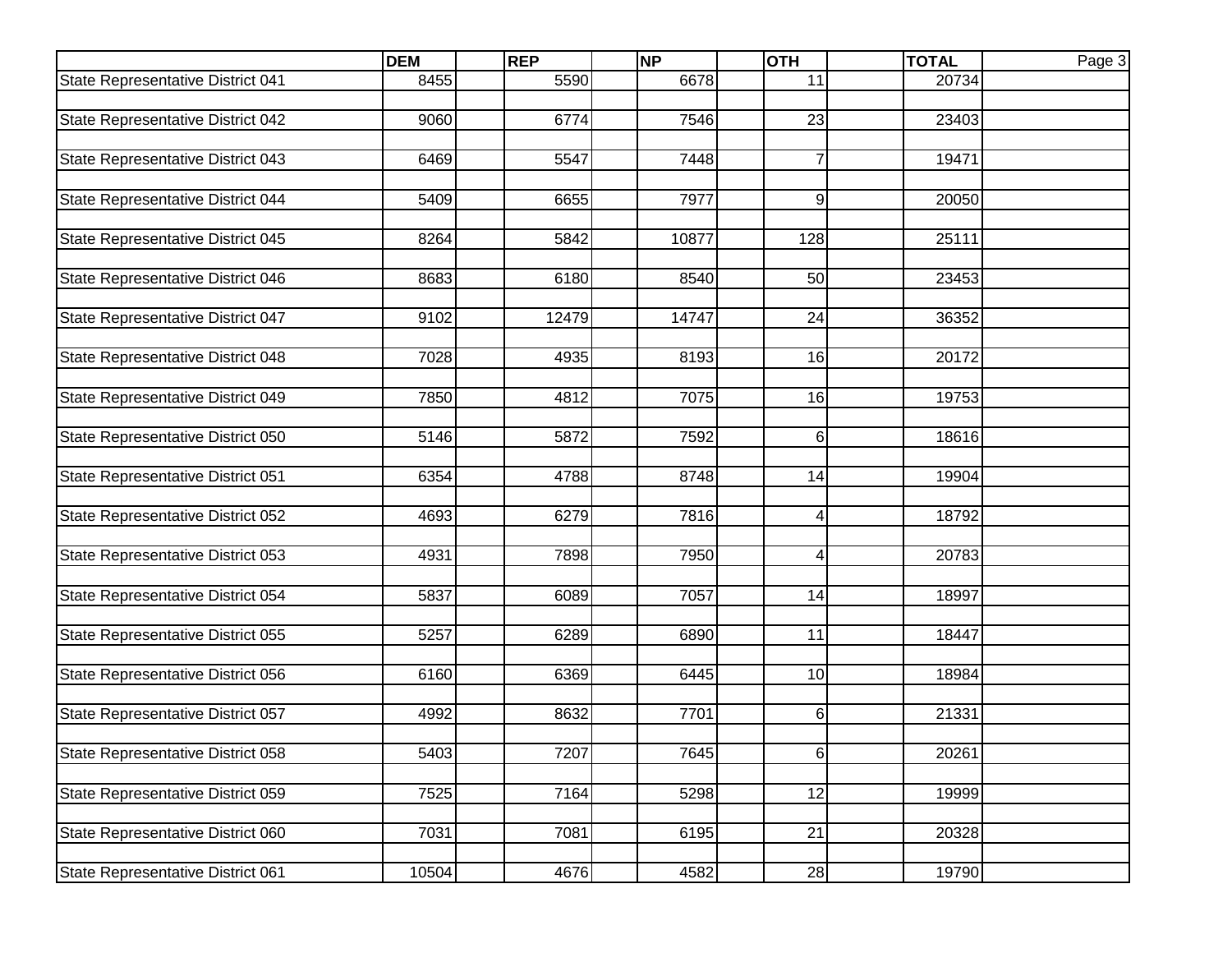|                                   | <b>DEM</b> | <b>REP</b> | <b>NP</b>         | <b>OTH</b>      | <b>TOTAL</b> | Page 4 |
|-----------------------------------|------------|------------|-------------------|-----------------|--------------|--------|
| State Representative District 062 | 8333       | 3005       | 4857              | 18              | 16213        |        |
|                                   |            |            |                   |                 |              |        |
| State Representative District 063 | 7900       | 8371       | $\overline{65}84$ | 21              | 22876        |        |
|                                   |            |            |                   |                 |              |        |
| State Representative District 064 | 8970       | 4597       | 5306              | 27              | 18900        |        |
|                                   |            |            |                   |                 |              |        |
| State Representative District 065 | 8037       | 2683       | 4620              | 30              | 15370        |        |
|                                   |            |            |                   |                 |              |        |
| State Representative District 066 | 8603       | 1971       | 3901              | 32              | 14507        |        |
|                                   |            |            |                   |                 |              |        |
| State Representative District 067 | 9445       | 4487       | 6073              | 17              | 20022        |        |
| State Representative District 068 | 8953       | 3506       | 5078              | 16              | 17553        |        |
|                                   |            |            |                   |                 |              |        |
| State Representative District 069 | 9488       | 11611      | 9905              | 26              | 31030        |        |
|                                   |            |            |                   |                 |              |        |
| State Representative District 070 | 8635       | 9964       | 8899              | 38              | 27536        |        |
|                                   |            |            |                   |                 |              |        |
| State Representative District 071 | 6340       | 8277       | 8200              | 5 <sup>1</sup>  | 22822        |        |
|                                   |            |            |                   |                 |              |        |
| State Representative District 072 | 6219       | 6472       | 7153              | 7               | 19851        |        |
|                                   |            |            |                   |                 |              |        |
| State Representative District 073 | 7542       | 7234       | 8606              | 8               | 23390        |        |
|                                   |            |            |                   |                 |              |        |
| State Representative District 074 | 8152       | 6923       | 8288              | 21              | 23384        |        |
|                                   |            |            |                   |                 |              |        |
| State Representative District 075 | 7024       | 6338       | 7858              | 19              | 21239        |        |
|                                   |            |            |                   |                 |              |        |
| State Representative District 076 | 6455       | 5995       | 8411              | 6 <sup>1</sup>  | 20867        |        |
|                                   |            |            |                   |                 |              |        |
| State Representative District 077 | 12053      | 4529       | 10878             | 105             | 27565        |        |
|                                   |            |            |                   |                 |              |        |
| State Representative District 078 | 14035      | 4152       | 8415              | 55              | 26657        |        |
|                                   |            |            |                   |                 |              |        |
| State Representative District 079 | 6212       | 5268       | 8820              | 5 <sub>l</sub>  | 20305        |        |
| State Representative District 080 | 6306       | 6205       | 7827              | 3               | 20341        |        |
|                                   |            |            |                   |                 |              |        |
| State Representative District 081 | 7727       | 6022       | 8909              | 12              | 22670        |        |
|                                   |            |            |                   |                 |              |        |
| State Representative District 082 | 6286       | 7982       | 9814              | 10 <sub>1</sub> | 24092        |        |
|                                   |            |            |                   |                 |              |        |